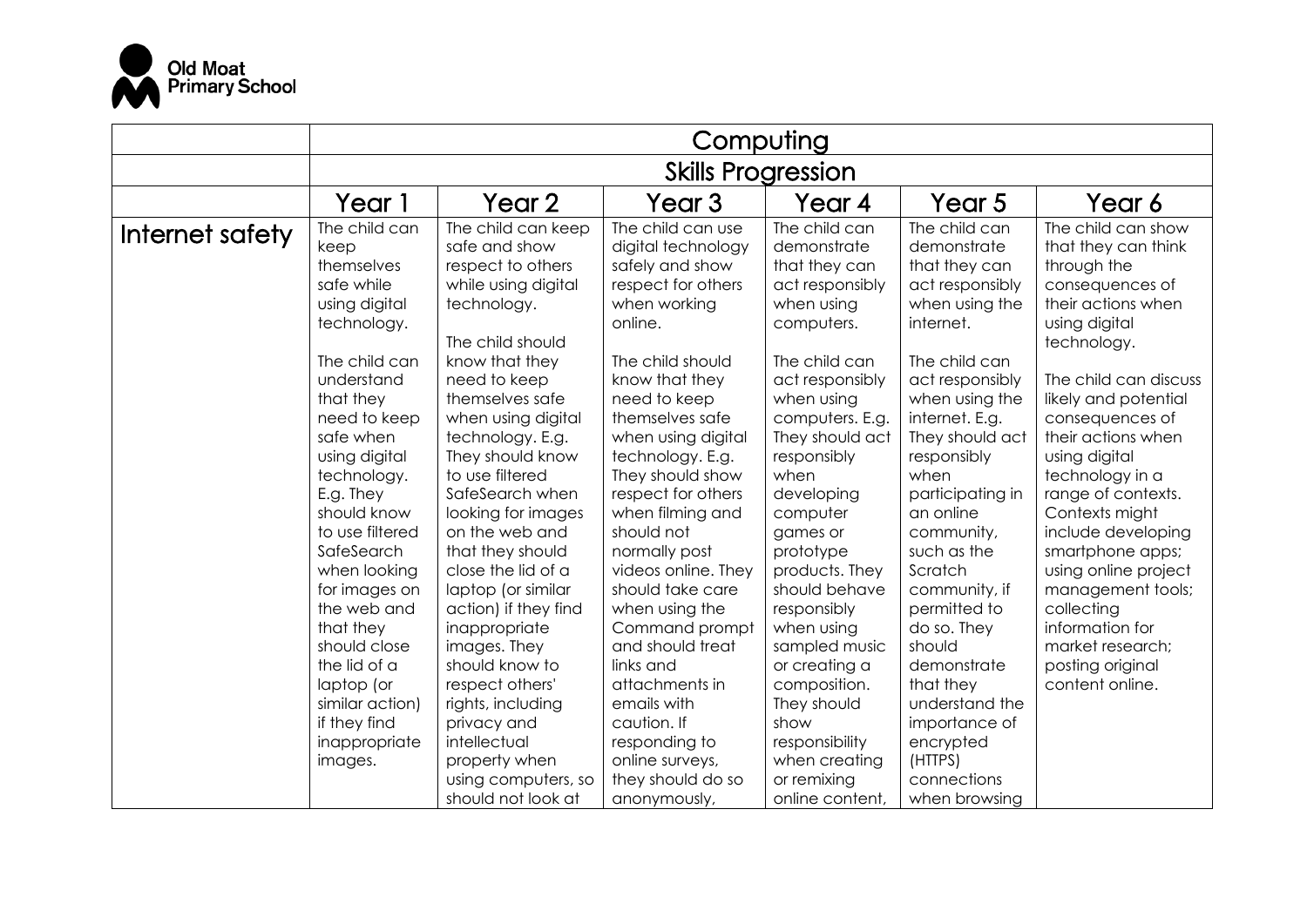|               |                             | someone else's<br>work or copy it<br>without permission<br>and<br>acknowledgement.<br>They should<br>observe age<br>restrictions on<br>computer games. | thinking carefully<br>about information<br>they give out. | including<br>observing<br>copyright and<br>any terms and<br>conditions.<br>They should<br>contribute<br>positively to a<br>shared wiki. | the web and of<br>using strong<br>passwords to<br>protect their<br>identity online.<br>They should act<br>responsibly<br>when creating,<br>editing or<br>commenting<br>on web pages<br>or blog posts. |                                           |
|---------------|-----------------------------|--------------------------------------------------------------------------------------------------------------------------------------------------------|-----------------------------------------------------------|-----------------------------------------------------------------------------------------------------------------------------------------|-------------------------------------------------------------------------------------------------------------------------------------------------------------------------------------------------------|-------------------------------------------|
| Understanding | The child can               | Understand what                                                                                                                                        | Use sequence,                                             | The child can                                                                                                                           | The child can                                                                                                                                                                                         | The child can give                        |
| algorithms    | understand<br>algorithms as | algorithms are.                                                                                                                                        | selection and<br>repetition in                            | explain an<br>algorithm using                                                                                                           | explain a rule-<br>based                                                                                                                                                                              | clear and precise<br>logical explanations |
|               | sequences of                | The child can                                                                                                                                          | programs; work                                            | sequence and                                                                                                                            | algorithm in                                                                                                                                                                                          | of a number of                            |
|               | instructions in             | understand how                                                                                                                                         | with variables.                                           | repetition in<br>their own                                                                                                              | their own<br>words.                                                                                                                                                                                   | algorithms.                               |
|               | everyday<br>contexts.       | algorithms are<br>implemented as                                                                                                                       | Use logical                                               | words.                                                                                                                                  |                                                                                                                                                                                                       | Given an algorithm,                       |
|               |                             | programs on digital                                                                                                                                    | reasoning to                                              |                                                                                                                                         | When provided                                                                                                                                                                                         | the child can                             |
|               | The child can               | devices, and that                                                                                                                                      | detect and                                                | Given an                                                                                                                                | with a rule-                                                                                                                                                                                          | describe what it                          |
|               | take real-                  | programs execute                                                                                                                                       | correct errors in                                         | algorithm using                                                                                                                         | based                                                                                                                                                                                                 | does and, using                           |
|               | world<br>problems and       | by following<br>precise and                                                                                                                            | algorithms and<br>programs.                               | both sequence<br>and repetition,                                                                                                        | algorithm (e.g.<br>for a computer                                                                                                                                                                     | logical reasoning,<br>give precise        |
|               | then plan a                 | unambiguous                                                                                                                                            |                                                           | the child can                                                                                                                           | game), the                                                                                                                                                                                            | explanations of how                       |
|               | sequence of                 | instructions.                                                                                                                                          | Understand                                                | give a                                                                                                                                  | child should be                                                                                                                                                                                       | it works. Algorithms                      |
|               | steps to solve              |                                                                                                                                                        | computer                                                  | coherent,                                                                                                                               | able to explain                                                                                                                                                                                       | could be linked to                        |
|               | these. The                  | Use logical                                                                                                                                            | networks including                                        | logically                                                                                                                               | what it does                                                                                                                                                                                          | programming                               |
|               | problems<br>could be        | reasoning to<br>predict the                                                                                                                            | the internet.                                             | reasoned<br>explanation of                                                                                                              | and how it<br>works, in their                                                                                                                                                                         | projects, but might<br>include a key      |
|               | moving a Bee                | behaviour of simple                                                                                                                                    | Understand how                                            | what it does                                                                                                                            | own words.                                                                                                                                                                                            | algorithm such as                         |
|               | Bot from one                | programs.                                                                                                                                              | networks can                                              | and how it                                                                                                                              |                                                                                                                                                                                                       | binary search.                            |
|               | point to                    |                                                                                                                                                        | provide multiple                                          | works.                                                                                                                                  |                                                                                                                                                                                                       |                                           |
|               | another, or                 |                                                                                                                                                        | services, such as                                         | Repetition is                                                                                                                           |                                                                                                                                                                                                       |                                           |
|               | making some<br>simple food  |                                                                                                                                                        | the world wide<br>web.                                    | likely to be<br>'forever' or for a                                                                                                      |                                                                                                                                                                                                       |                                           |
|               | items like a                |                                                                                                                                                        |                                                           | set number of                                                                                                                           |                                                                                                                                                                                                       |                                           |
|               | sandwich,                   |                                                                                                                                                        |                                                           | times, although                                                                                                                         |                                                                                                                                                                                                       |                                           |
|               | smoothie or                 |                                                                                                                                                        |                                                           | end conditions                                                                                                                          |                                                                                                                                                                                                       |                                           |
|               | pizza.                      |                                                                                                                                                        |                                                           | (e.g.                                                                                                                                   |                                                                                                                                                                                                       |                                           |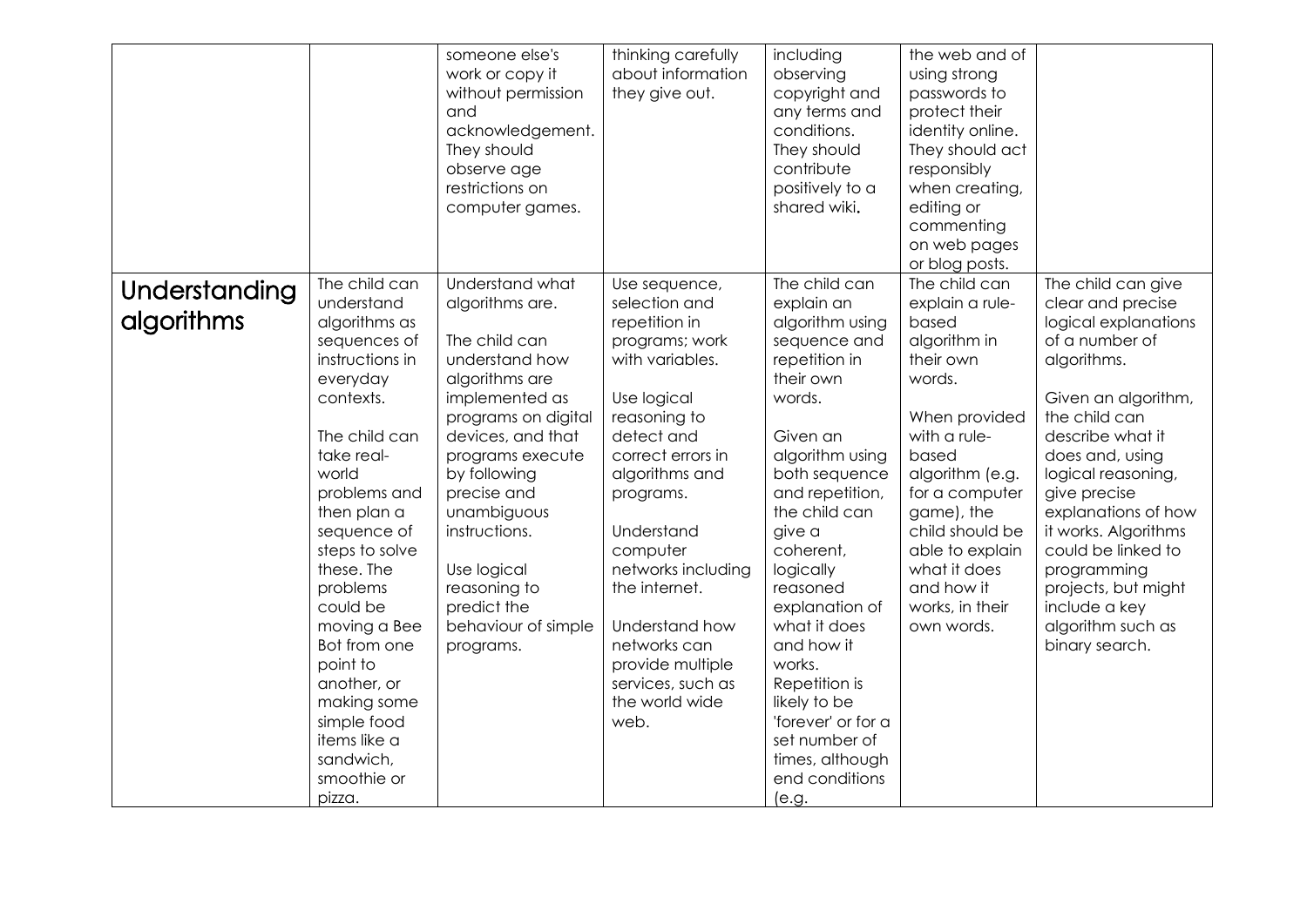|                                          | (E.g. In 1.1,<br>recognise a<br>set of<br>directions as<br>an algorithm.<br>In $1.2$ ,<br>recognise the<br>steps of a<br>recipe as an<br>algorithm.<br>In 1.4, realise<br>that there are<br>algorithms for<br>grouping<br><b>or</b><br>sorting things.) |                                              |                                                                                                                                             | repeatuntil)<br>could be used.                                                                                                                                                                                                                                                                                                                                    |                                                                                                                                                                                                                                                                                                                                                                   |                                                                                                                                                                                                                                                                                                                                                                                                                                                                               |
|------------------------------------------|---------------------------------------------------------------------------------------------------------------------------------------------------------------------------------------------------------------------------------------------------------|----------------------------------------------|---------------------------------------------------------------------------------------------------------------------------------------------|-------------------------------------------------------------------------------------------------------------------------------------------------------------------------------------------------------------------------------------------------------------------------------------------------------------------------------------------------------------------|-------------------------------------------------------------------------------------------------------------------------------------------------------------------------------------------------------------------------------------------------------------------------------------------------------------------------------------------------------------------|-------------------------------------------------------------------------------------------------------------------------------------------------------------------------------------------------------------------------------------------------------------------------------------------------------------------------------------------------------------------------------------------------------------------------------------------------------------------------------|
| <b>Create and</b><br>debug<br>programmes | An<br>understanding<br>of the word<br>debugging                                                                                                                                                                                                         | An understanding<br>of the word<br>debugging | Design, write and<br>debug programs<br>that accomplish<br>specific goals.<br>Solve problems by<br>decomposing<br>them into smaller<br>parts | The child can<br>design and<br>write a<br>program using<br>a block<br>language to a<br>given brief,<br>including<br>simple<br>interaction.<br>The child can<br>write a<br>program in<br>Scratch (or<br>similar) in which<br>the user has to<br>provide some<br>input, perhaps<br>as an answer to<br>a question on<br>screen, or by<br>using key<br>presses or the | The child can<br>design, write<br>and debug a<br>program using<br>a block<br>language<br>based on their<br>own ideas.<br>The child can<br>design a<br>program of<br>their own and<br>write this in a<br>block-based<br>language such<br>as Scratch. The<br>child can test<br>and debug<br>their code,<br>explain what<br>bugs they<br>found and how<br>they fixed | The child can<br>design, write and<br>debug a program<br>using a second<br>programming<br>language based on<br>their own ideas.<br>The child can design<br>a program of their<br>own and write this in<br>a programming<br>language other than<br>Scratch (or<br>whichever language<br>has formed the<br>focus for their<br>programming in<br>other years), such as<br>TouchDevelop or<br>App Inventor. The<br>second language<br>does not need to be<br>text based, but Logo |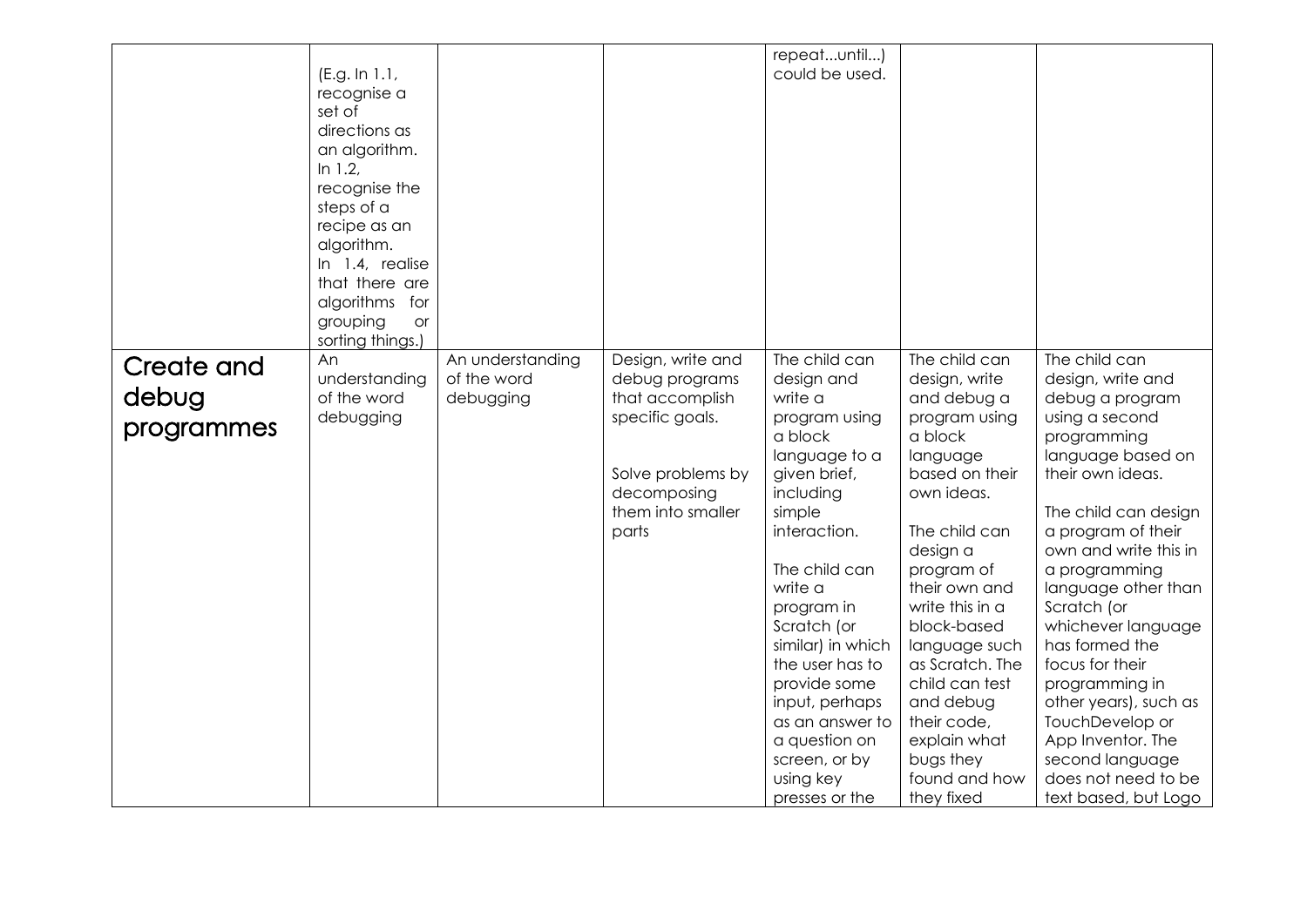| of questions<br>simple game or<br>and typed<br>a turtle<br>graphics<br>responses.<br>program would<br>suffice) but it<br>should be<br>accomplished<br>with a degree<br>of independent<br>working.                                                                                                                                                                                                                                                                                                                                                                                                                                                                                                                                                                                                                                                                                                                                                                                                                                                                                                                                                                                                                                                                                                                                                                                                                                                                                                                                                                                                                                                                                                                                                                                                                                                                                                                                                                                                                                                                                                                                                                         | how they fixed<br>these. The program<br>need not be<br>complex - a simple<br>app would suffice.                                                                                                                                                                                                                                                                                                                                                                                                                              |
|---------------------------------------------------------------------------------------------------------------------------------------------------------------------------------------------------------------------------------------------------------------------------------------------------------------------------------------------------------------------------------------------------------------------------------------------------------------------------------------------------------------------------------------------------------------------------------------------------------------------------------------------------------------------------------------------------------------------------------------------------------------------------------------------------------------------------------------------------------------------------------------------------------------------------------------------------------------------------------------------------------------------------------------------------------------------------------------------------------------------------------------------------------------------------------------------------------------------------------------------------------------------------------------------------------------------------------------------------------------------------------------------------------------------------------------------------------------------------------------------------------------------------------------------------------------------------------------------------------------------------------------------------------------------------------------------------------------------------------------------------------------------------------------------------------------------------------------------------------------------------------------------------------------------------------------------------------------------------------------------------------------------------------------------------------------------------------------------------------------------------------------------------------------------------|------------------------------------------------------------------------------------------------------------------------------------------------------------------------------------------------------------------------------------------------------------------------------------------------------------------------------------------------------------------------------------------------------------------------------------------------------------------------------------------------------------------------------|
| The child can<br>The child can<br>The child can<br>The child can use<br>The child can give<br>Logic and<br>use logical<br>give<br>logical<br>logical reasoning<br>use logical<br>reasoning<br>explanations<br>explanations for<br>to detect errors in<br>reasoning to<br>reasoning to<br>for what they<br>what they think a<br>detect errors in<br>detect and<br>programs.<br>think a<br>program will do.<br>correct errors in<br>algorithms.<br>The child can give<br>program will<br>programs.<br>well-thought-<br>When given an<br>do.<br>The child can give<br>logical<br>through reasons for<br>The child can<br>algorithm for a<br>The child can<br>explanations of<br>errors they find in<br>give well-<br>particular<br>explain to the<br>what a program<br>thought-<br>programs.<br>purpose, e.g. a<br>teacher, and<br>will do under given<br>rule-based<br>Typically, the child<br>through<br>circumstances,<br>can find errors by<br>reasons for<br>algorithm for a<br>to peers, what<br>they think a<br>including some<br>reasoning logically<br>errors they find<br>computer<br>attempt at<br>about the<br>program will<br>game or a<br>in programs<br>do. This could<br>and explain<br>explaining why it<br>program code,<br>sequence of<br>does what it does.<br>how they have<br>be a program<br>but they might also<br>steps to draw a<br>be able to use<br>fixed these. The<br>they or their<br>The program could<br>geometric<br>child can find<br>peers have<br>be one they<br>logical reasoning<br>pattern, the<br>written, or it<br>themselves have<br>to identify errors in<br>and correct<br>child can use<br>could be a<br>written or it could<br>programs when<br>errors by<br>logical<br>familiar piece<br>be a computer<br>they are executed.<br>reasoning<br>reasoning to<br>of software<br>game or a familiar<br>The programs do<br>logically about<br>identify possible<br>not have to be<br>piece of software.<br>the program<br>errors in the<br>(including<br>The child could use<br>computer<br>written originally by<br>code; they<br>algorithm,<br>games). The<br>an audio recorder<br>the child.<br>might also be<br>explaining why | The child can use<br>logical reasoning to<br>detect and correct<br>errors in algorithms<br>(and programs).<br>When given an<br>algorithm for a<br>particular purpose,<br>e.g. a rule-based<br>algorithm for a<br>smartphone app,<br>the child can use<br>logical reasoning to<br>identify possible<br>errors in the<br>algorithm, explaining<br>why they believe the<br>algorithm is<br>incorrect. The child<br>can use logical<br>reasoning to suggest<br>possible corrections<br>to the algorithm,<br>explaining why these |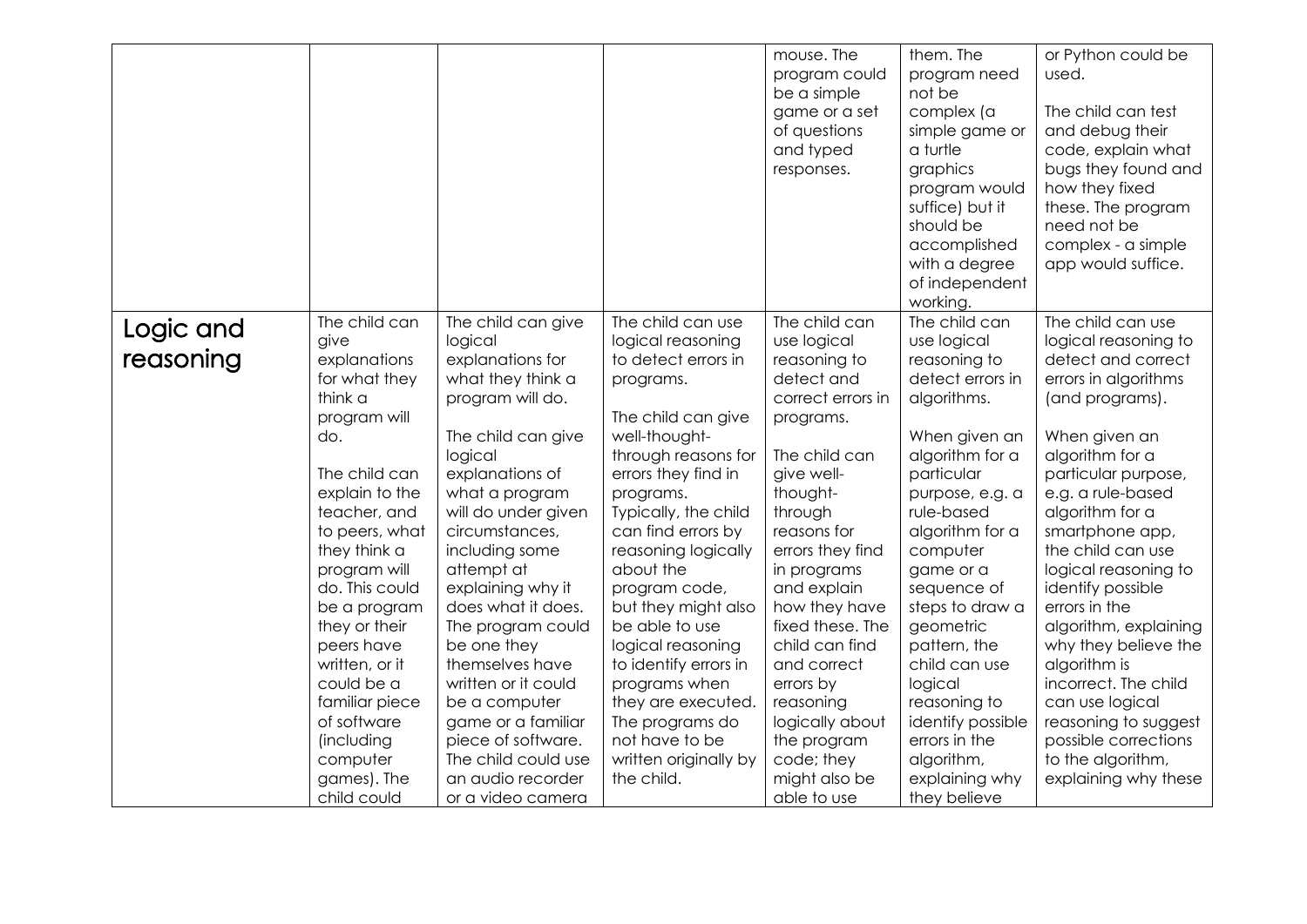|            | use an audio    | to record their      |                     | logical            | the algorithm is  | would correct the       |
|------------|-----------------|----------------------|---------------------|--------------------|-------------------|-------------------------|
|            | recorder or     | explanations.        |                     | reasoning to       | incorrect.        | bug they identified.    |
|            | video camera    |                      |                     | identify errors in |                   |                         |
|            | to capture      |                      |                     | programs when      |                   |                         |
|            | their           |                      |                     | executed and       |                   |                         |
|            | explanations.   |                      |                     | confirm that       |                   |                         |
|            |                 |                      |                     | they have fixed    |                   |                         |
|            |                 |                      |                     | these by testing   |                   |                         |
|            |                 |                      |                     | the new version    |                   |                         |
|            |                 |                      |                     | of their           |                   |                         |
|            |                 |                      |                     | program. The       |                   |                         |
|            |                 |                      |                     | programs do        |                   |                         |
|            |                 |                      |                     | not have to be     |                   |                         |
|            |                 |                      |                     | written            |                   |                         |
|            |                 |                      |                     | originally by the  |                   |                         |
|            |                 |                      |                     | child.             |                   |                         |
|            | The child can   | The child can        | The child can use   | The child can      | The child can     | The child can use       |
| Designing  | give a          | create a simple      | sequence in         | use sequence       | use sequence,     | sequence, selection,    |
| programmes | sequence of     | program on screen,   | programs.           | and repetition     | selection and     | repetition and          |
|            | instructions to | correcting any       |                     | in programs.       | repetition in     | variables in            |
|            | a floor turtle. | errors.              | In on-screen        |                    | programs.         | programs.               |
|            |                 |                      | programming, the    | The child's        |                   |                         |
|            | The child can   | The child can        | child's program     | program,           | The child's       | The child's program     |
|            | create a Bee    | create a simple      | should include a    | typically written  | program,          | should include          |
|            | Bot program     | program on screen    | sequence of         | in Scratch, or     | typically written | sequences of            |
|            | using a         | (e.g. using the Blue | commands or         | similar, should    | in Scratch, or    | commands or             |
|            | sequence of     | Bot app, ScratchJr   | blocks in an        | include            | similar, should   | blocks, repetition,     |
|            | instructions    | or with prepared     | appropriate order.  | sequences of       | include           | selection and           |
|            | before running  | sprites and blocks   | A typical program   | commands or        | sequences of      | variables. Repetition   |
|            | it using the Go | in Scratch) with a   | could be a simple   | blocks and         | commands or       | might include exit      |
|            | button. The     | particular goal or   | scripted            | some               | blocks, some      | conditions (e.g.        |
|            | length of the   | purpose in mind      | animation, e.g.     | repetition.        | repetition and    | repeatuntil) and        |
|            | child's         | (e.g. drawing a      | telling a joke, a   | Repetition         | selection.        | perhaps a counter-      |
|            | programs        | shape or moving a    | story or explaining | would typically    | Repetition        | variable for iteration. |
|            | might be        | sprite from one      | an idea taken       | be for a fixed     | might include     | Selection would         |
|            | expected to     | place to another).   | from elsewhere on   | number of          | exit conditions   | normally be of an       |
|            | increase over   |                      | the curriculum. The | times, but         | (e.g.             | ifthen or               |
|            | the course of   | The child can        | child's program     | might also         | repeatuntil).     | ifthenelse type.        |
|            | the year.       | debug any errors in  | might include       | include exit       | Selection         | At this level, expect   |
|            |                 | their own code.      | multiple sprites;   | conditions (e.g.   | would normally    | the child to be able    |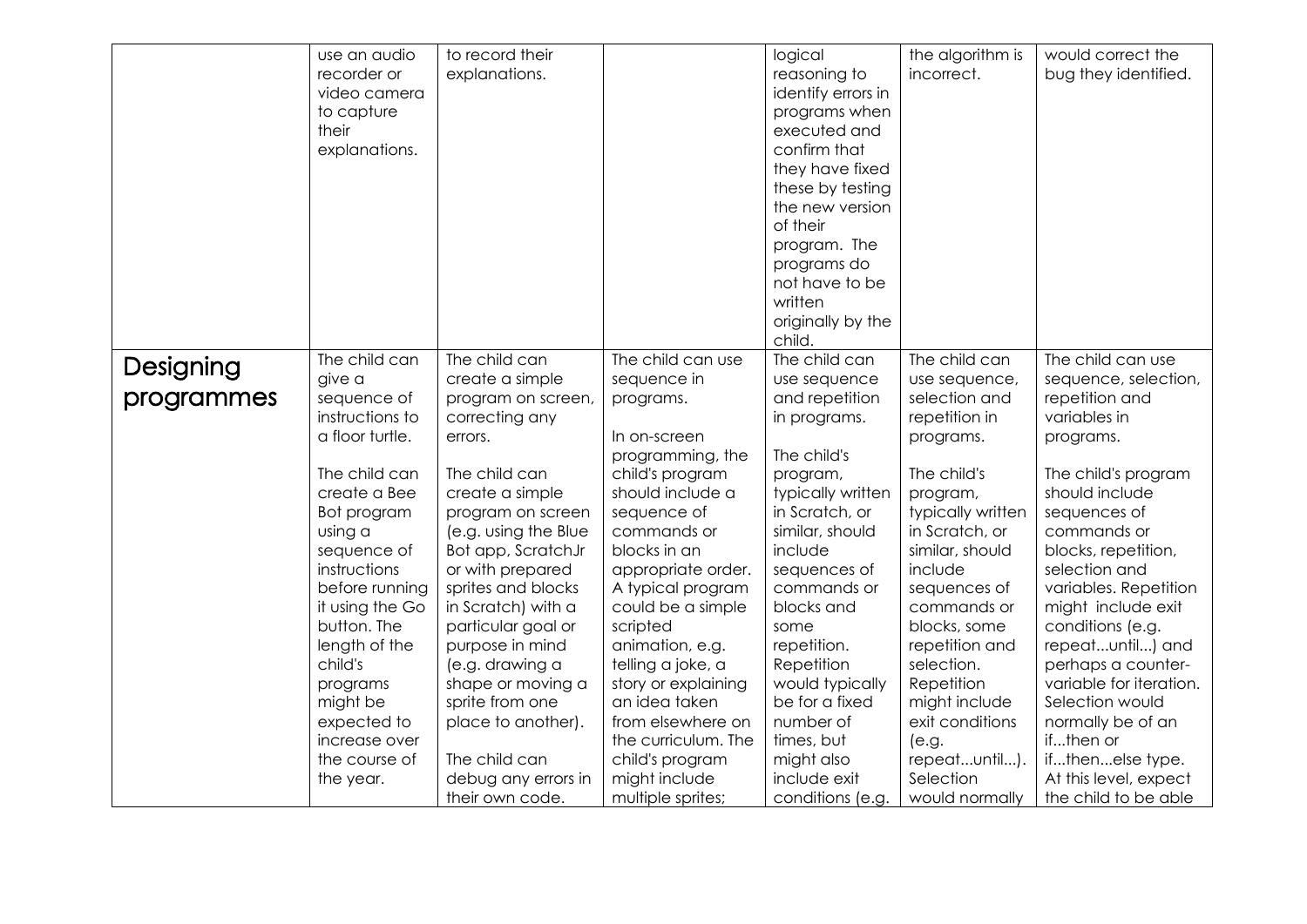|                                    | To complete a                                           | To complete a                                        | instructions could<br>include<br>movement, on-<br>screen text, sound<br>and/or costume<br>changes.<br>The child can                                                                                                                                                                   | repeatuntil).<br>Programs might<br>include turtle<br>graphics,<br>simple music or<br>a simple game.<br>The child can                                                                                                              | be of an<br>ifthen or<br>ifthenelse<br>type. At this<br>level, expect<br>the child to be<br>able to<br>combine<br>repetition with<br>selection.<br>Programs might<br>include a<br>computer<br>game or a<br>turtle graphics<br>design.<br>The child can | to combine<br>repetition with<br>selection and<br>variables. Programs<br>might include a<br>simple smartphone<br>app.<br>The child can make                                                                                                                                                                  |
|------------------------------------|---------------------------------------------------------|------------------------------------------------------|---------------------------------------------------------------------------------------------------------------------------------------------------------------------------------------------------------------------------------------------------------------------------------------|-----------------------------------------------------------------------------------------------------------------------------------------------------------------------------------------------------------------------------------|--------------------------------------------------------------------------------------------------------------------------------------------------------------------------------------------------------------------------------------------------------|--------------------------------------------------------------------------------------------------------------------------------------------------------------------------------------------------------------------------------------------------------------------------------------------------------------|
| Understanding<br>search<br>engines | simple search<br>using a range<br>of search<br>engines. | simple search using<br>a range of search<br>engines. | search for<br>information within<br>a single site.<br>The child can use<br>browser-specific<br>tools (e.g. the Find<br>command) and<br>site-specific tools<br>(such as the<br>search tools for<br>Wikipedia or<br>YouTube) to locate<br>particular<br>information on a<br>web page or | use a standard<br>search engine<br>to find<br>information.<br>The child can<br>use a common<br>search engine<br>(such as<br>Google with<br>safe search<br>mode locked in<br>place)<br>effectively, to<br>search for<br>particular | use filters to<br>make more<br>effective use of<br>a standard<br>search engine.<br>The child can<br>use a common<br>search engine<br>(such as<br>Google with<br>safe search<br>mode locked in<br>place)<br>effectively, to<br>search for               | use of a range of<br>search engines<br>appropriate to<br>finding information<br>that is required.<br>The child can show<br>that they can use<br>effectively a range<br>of different search<br>technologies,<br>including<br>alternatives to<br>Google (such as<br>Bing or Yahoo) and<br>site-specific search |
|                                    |                                                         |                                                      | within a website.                                                                                                                                                                                                                                                                     | information on<br>the web, such<br>as answers to<br>questions they<br>identify in a<br>research<br>project.                                                                                                                       | particular<br>information on<br>the web, such<br>as answers to<br>questions they<br>identify in a<br>research                                                                                                                                          | engines (such as<br>those for the App<br>Store or Google<br>Play). E.g. They<br>could demonstrate<br>how they would use<br>a range of search                                                                                                                                                                 |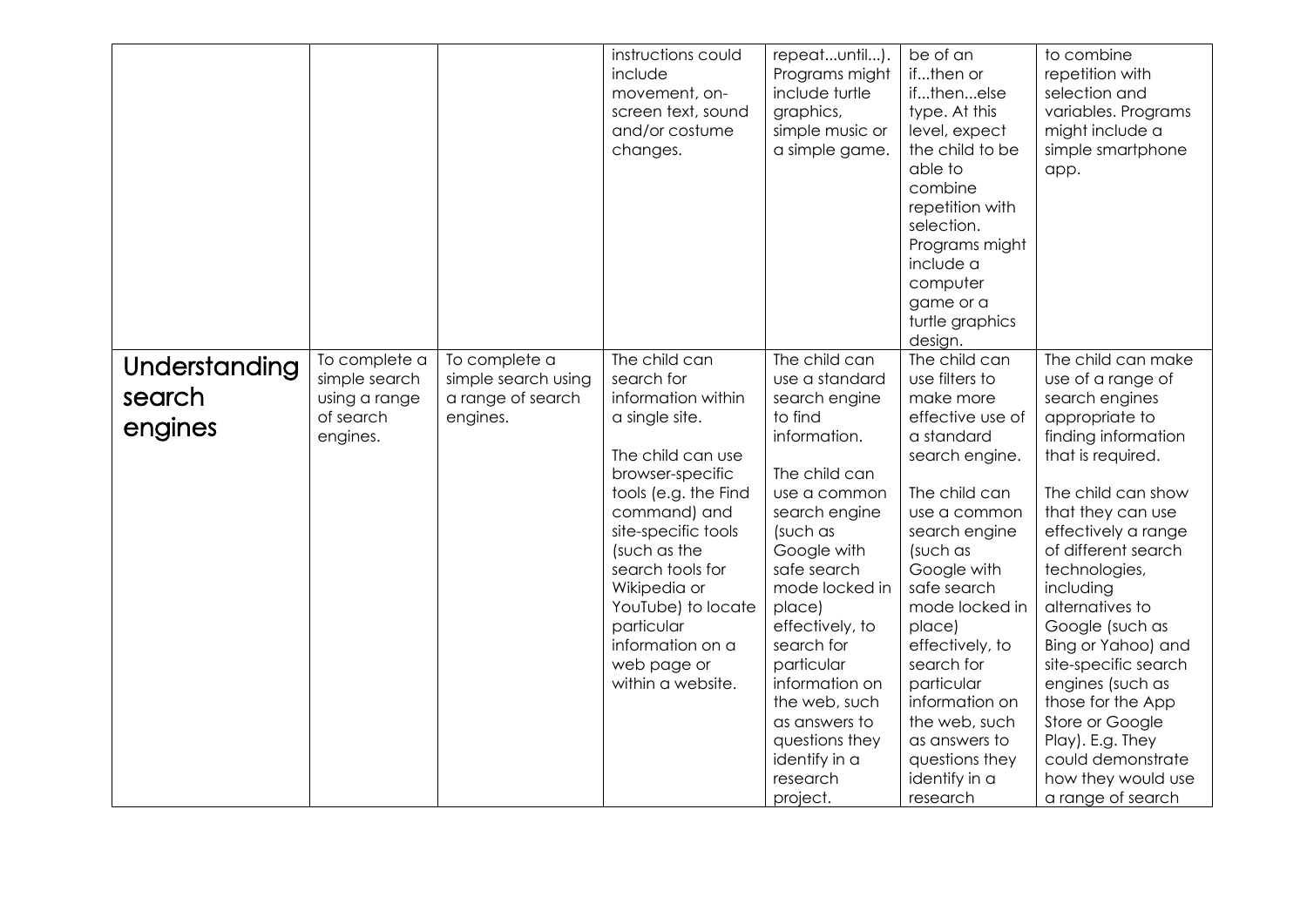|               |                |                       |                       |                  | project. They<br>should use | engines when<br>researching |
|---------------|----------------|-----------------------|-----------------------|------------------|-----------------------------|-----------------------------|
|               |                |                       |                       |                  | built-in search             | available                   |
|               |                |                       |                       |                  | tools to filter             | smartphone apps for         |
|               |                |                       |                       |                  | their results,              | a particular purpose.       |
|               |                |                       |                       |                  | such as by                  |                             |
|               |                |                       |                       |                  | time, location              |                             |
|               |                |                       |                       |                  | or reading                  |                             |
|               |                |                       |                       |                  | level.                      |                             |
| Understanding | The child can  | The child can store,  | The child can use     | The child can    | The child can               | The child can use           |
|               | use digital    | organise and          | a range of            | use a range of   | use and                     | and combine a               |
| computer      | technology to  | retrieve content on   | programs on a         | programs on a    | combine a                   | range of programs           |
| networks      | store and      | digital devices for a | computer.             | computer.        | range of                    | on multiple devices.        |
|               | retrieve       | given purpose.        |                       |                  | programs on                 |                             |
|               | content.       |                       | The child can use     | The child can    | multiple                    | The child can use           |
|               |                | With a given          | a range of            | use a range of   | devices.                    | multiple digital            |
|               | The child can  | purpose, the child    | software on laptop    | software on      |                             | devices (such as            |
|               | use a range of | can use a range of    | or tablet             | laptop or tablet | The child can               | tablets and laptops         |
|               | digital        | digital technologies  | computers with        | computers,       | use multiple                | or digital cameras          |
|               | technologies   | to retrieve,          | some degree of        | possibly with    | digital devices             | and laptops) to             |
|               | to store and   | organise and store    | independence.         | some support     | (such as tablets            | achieve particular          |
|               | access digital | digital content.      | Software might        | as appropriate.  | and laptops or              | goals. The devices          |
|               | content. These | Technologies will     | include video         | Software might   | digital cameras             | might include web           |
|               | might include  | typically include     | editing, diagnostic   | include audio    | and laptops) to             | servers, allowing           |
|               | laptop         | laptop computers,     | tools, email clients, | editing, music   | achieve                     | them to use cloud-          |
|               | computers,     | tablets and           | videoconferencing     | composition,     | particular                  | based applications.         |
|               | tablets,       | smartphones with      | (with the teacher     | web browsers,    | goals. The                  | E.g. They might use         |
|               | smartphones,   | access to the         | or another adult),    | text editors,    | devices might               | local media to make         |
|               | digital        | internet, but the     | survey design         | spreadsheets     | include web                 | a presentation using        |
|               | cameras,       | child might also be   | software,             | and              | servers,                    | cloud-based                 |
|               | video          | expected to use       | spreadsheets and      | presentation     | allowing them               | presentation                |
|               | cameras and    | digital cameras,      | presentation          | software.        | to use cloud-               | software, such as           |
|               | audio          | video cameras and     | software.             |                  | based                       | Google Slides, local        |
|               | recorders.     | audio recorders (or   |                       | he child can     | applications.               | media, cloud-based          |
|               | Projects might | the equivalent        |                       | understand       | E.g. They might             | programming                 |
|               | include        | apps on a tablet or   |                       | that the         | use local                   | environments and a          |
|               | videoing one   | smartphone).          | The child can         | internet         | media in                    | connected tablet or         |
|               | another        | Projects might        | understand that       | transmits        | conjunction                 | smartphone to help          |
|               | cooking,       | include digital       | computer              | information as   | with a cloud-               | in developing and           |
|               | developing an  | photography,          | networks transmit     |                  | based                       | testing an app; a           |